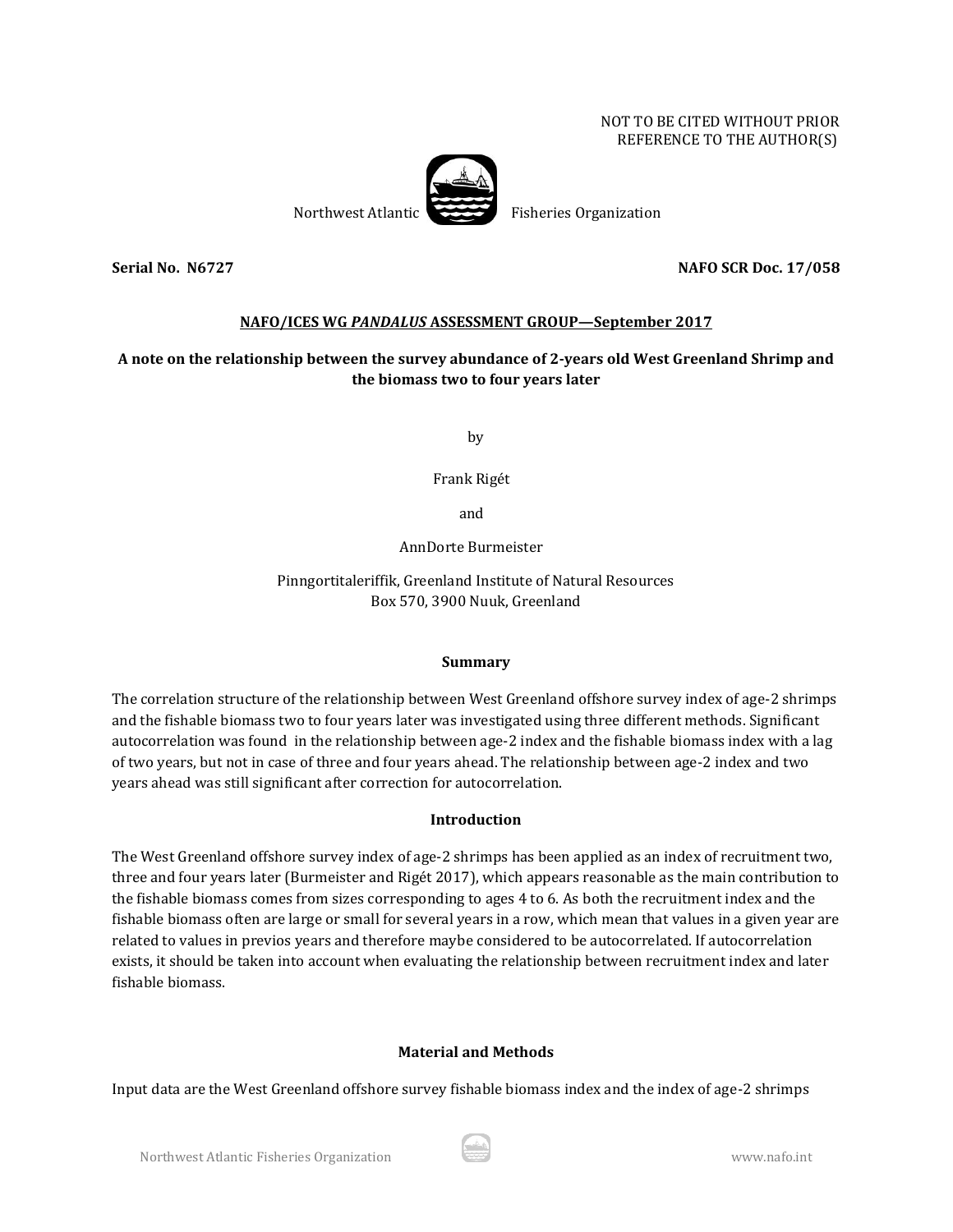Three different procedures were applied in order to correct for temporal autocorrelation. The Cochrane-Orcutt procedure (Cochrane and Orcutt, 1949), generalized least squares (gls in R library nlme, R Core Team (2016)) and the PROC AUTOREG procedure in SAS.

In the Cochrane-Orcutt procedure the regression estimates are found by iteration until they converge. The following steps are iterated 1) do an ordinary regression 2) analyse the time series structure of the residuals 3) estimate the autoregressive coefficients 4) adjust the original variables 5) do an ordinary regression of the adjusted variables. The asta package (Stoffer, 2016) and the orcutt package (Spada et al 2017) in R were used for this procedure.

In the generalized least squares (gls) in R and PROC AUTOREG in SAS an autoregressive error structure of the regression model is specified e.g. AR 1. For both methods, we used maximum likelihood estimation.

## **Results and Discussion**

Results from ordinary regressions of fishable biomass two, three and four years ahead on the abundance index of age-2 shrimps were in all cases highly significant (Table 1).

The autocorrelation of the residuals from the three regressions were examined (Fig. 1). Autocorrelation of the residuals was only significant in case of the lag 1 (AR 1) coefficient of the residuals deriving from the regression of age-2 shrimp index and the fishable biomass two years ahead (FB2). In this case the autocorrelation was estimated to 0.647 (SE=0.158). In no other occasion, any pronounced autocorrelation was found (Fig. 1). However, for illustrative reasons AR 1 corrected regressions of fishable biomass three and four years ahead on age-2 shrimp index were also performed, although no autocorrelation of residuals were found in these ordinary regressions.

In case of age-2 shrimp and fishable biomasse 2 years ahead only minor differences were found in the results of the GLS and PROC AUTOREG procedures (Table 2, Appendix 1). The estimation by the C-O procedure resulted in a higher intercept and a slightly lower slope (Fig. 2). In all case's the corrected regressions showed a significant relationship between age-2 shrimp and fishable biomass 2 years ahead.

For the age-2 shrimp and fishable biomass 3 years ahead the slope of the corrected regression were much lower and no more significant compared to the ordinary regression (Fig. 2, Table 2). Note that the autocorrelation of residuals was not significant in this case.

For age-2 shrimp and fishable biomass 4 years ahead the autocorrected regressions resulted in lower slopes but were still significant in case of the GLS and PROC AUTOREG procedures compared to the ordinary regressions (Fig. 2, Table 2). Note again that the autocorrelation of residuals was not significant in this case and a correction should not be done.

Model comparisons between the GLS models and PROC AUTOREG models, and that of the ordinary regressions expressed by the difference in the Akaike information index (ΔAICc) corrected for small sample sizes. The Cochrane-Orcutt method could not be included in these comparisons because the method drops the first observation.

| <b>Fishable Biomasse</b> | 2 years ahead | 3 years ahead | 4 years ahead |
|--------------------------|---------------|---------------|---------------|
|                          | <b>AAICc</b>  | <b>AAICc</b>  | <b>AAICc</b>  |
| <b>GLS</b>               | $-15.8$       | $+0.3$        | $+1.7$        |
| <b>PROC AUTOREG</b>      | -189          | $-2.7$        | $-1.4$        |

2

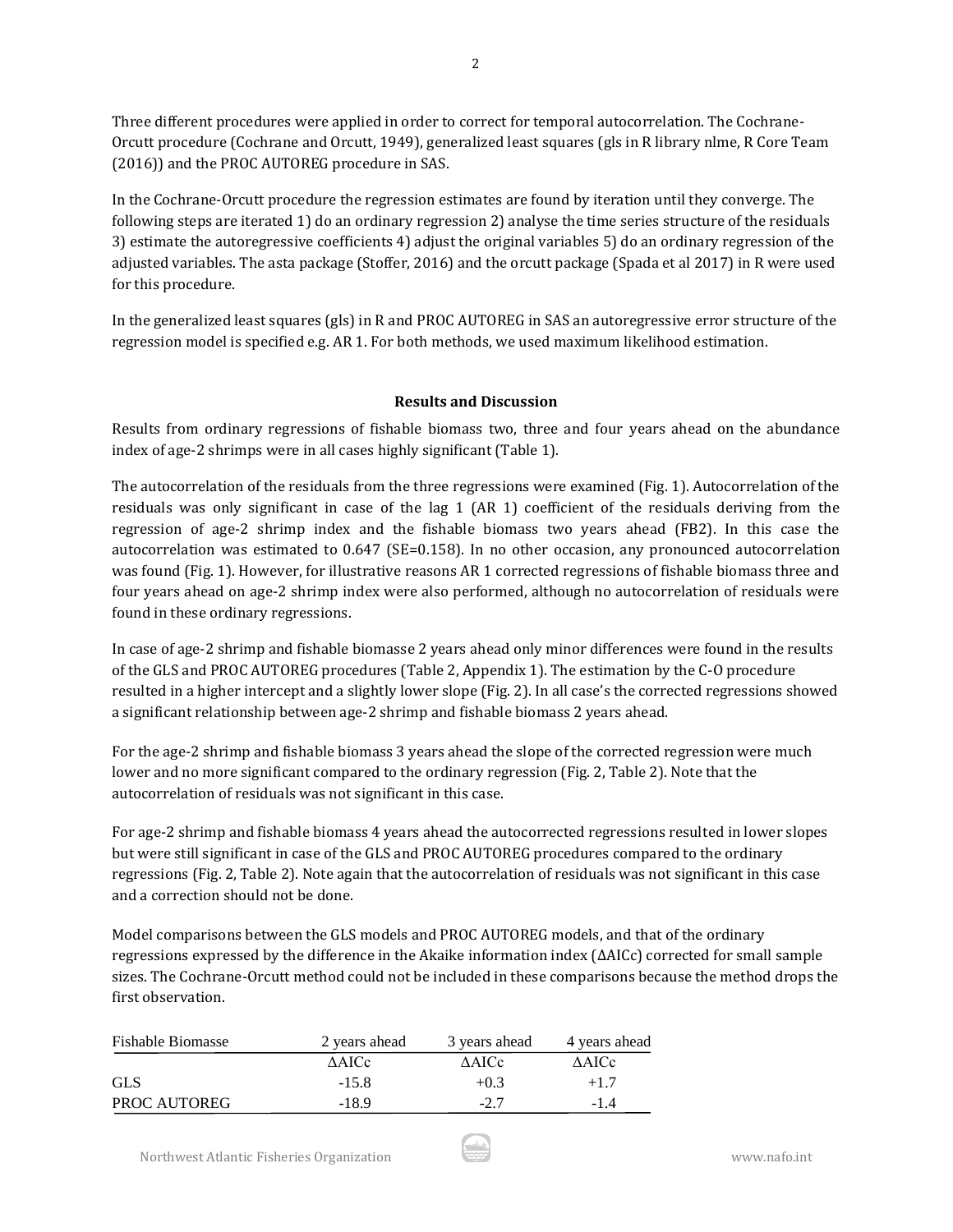In general, only minor differences were found between the GLS and the PROC AUTOREG procedures. Only in case of the fishable biomass 2 years ahead, the correction of autocorrelation of the residuals a considerably model improvement was obtained (the only case with significant autocorrelation of residuals).

In conclusion, we recommend to analyse the autocorrelation of residuals from regression analyses and if necessary to correct the regression using the GLS or PROC procedure.

#### **References**

BURMEISTER, AD., F.F RIGET. 2017. The West Greenland trawl survey for *Pandalus borealis*, 2017, with reference to earlier results. *NAFO SCR Doc*. 017/051, Ser. No. N6720. 39 pp.

COCHRANE, D., ORCUTT, G.H. 1949. Application of least squares regression to relationships containing autocorrelated error terms. Journal of the American Statistical Association 44: 32–61.

R CORE TEAM. 2016. R: A language and environment for statistical computing. R Foundation for Statistical Computing, Vienna, Austria. URL https://www.R-project.org/.

SPADA, S., QUARTAGNO, M., TAMBURINI,, M., ROBINSON, D. 2017. Orcutt (Estimate Procedure in Case of First Order Autocorrelation) package in R.

STOFFER, D. 2016. Asta (Applied Statistical Time Series Analysis) package in R.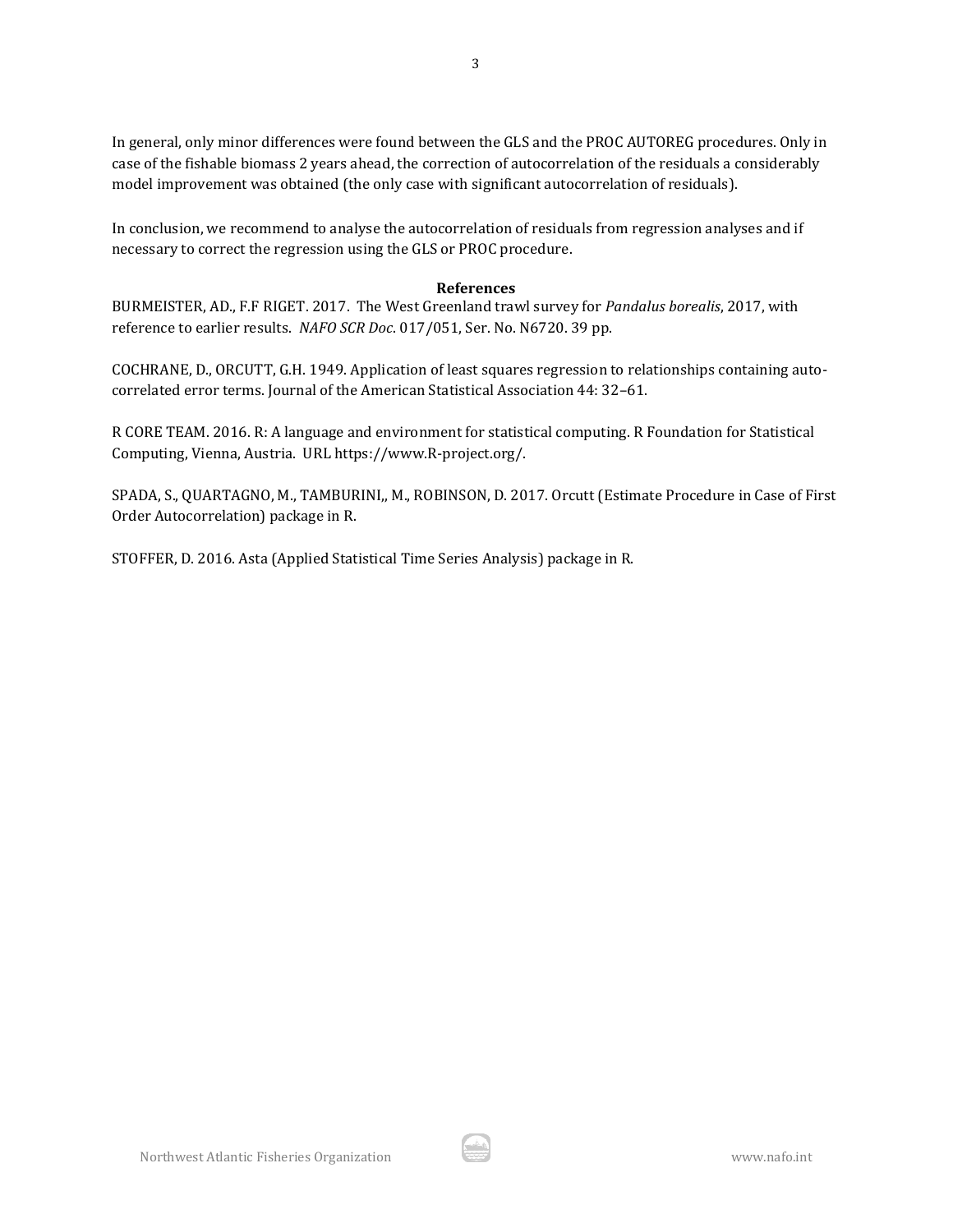|                 |                                |                              | residuals. P-value is the result of Durbin-Watson test. SE given in brackets. |  |
|-----------------|--------------------------------|------------------------------|-------------------------------------------------------------------------------|--|
|                 | $F \cdot B_{\text{year } i+2}$ | $F \cdot B$ year <i>i</i> +3 | $F \cdot B_{\text{year } i+4}$                                                |  |
| Intercept       | 172.9(35.3)                    | 158.9(29.8)                  | 154.5(26.5)                                                                   |  |
| Slope           | 18.7(4.8)                      | 22.4(4.1)                    | 23.7(3.6)                                                                     |  |
| p-value         | < 0.001                        | < 0.001                      | < 0.001                                                                       |  |
| $\mathbb{R}^2$  | 0.42                           | 0.60                         | 0.69                                                                          |  |
| AR <sub>1</sub> | 0.66                           | 0.02                         | 0.10                                                                          |  |
| p-value         | < 0.001                        | 0.70                         | 0.41                                                                          |  |

**Table 1**. Results of ordinary regressions (OR) of West Greenland survey abundance index of age-2 shrimps on fishable biomass 2, 3 and 4 years later, together with the lag-1 autocorrelation coefficients (AR 1) of the

**Table 2**. Results of regression between West Greenland survey abundance index of age-2 shrimps and fishable biomass 2, 3 and 4 years ahead by different approaches of correcting for autocorrelation of residuals. C-O = Cochrane-Orcutt procedure, GLS = general least square, SAS = autoreg procedure in SAS. SE given in brackets. resSE = residual SE.

|           | $C-O$                                            | <b>GLS</b>                                                                   | <b>PROC AUTOREG</b> |
|-----------|--------------------------------------------------|------------------------------------------------------------------------------|---------------------|
|           | Age-2 shrimps and fishable biomass 2 years ahead |                                                                              |                     |
| Intercept | 235.0(35.3)                                      | 206.8 (54.3)                                                                 | 206.6(56.4)         |
| Slope     | 10.2(4.8)                                        | 10.6(3.7)                                                                    | 10.6(3.9)           |
| p-value   | 0.013                                            | 0.010                                                                        | 0.013               |
| resSE, df | 58.6, 20                                         | 89.2, 21 <sup>1</sup>                                                        | 59.7, 20            |
|           | Age-2 shrimps and fishable biomass 3 years ahead |                                                                              |                     |
| Intercept | 291.7 (29.8)                                     | 260.7(58.0)                                                                  | 260.1(59.5)         |
| Slope     | 3.4(4.1)                                         | 3.9(4.8)                                                                     | 4.0(5.0)            |
| p-value   | 0.492                                            | 0.430                                                                        | 0.438               |
| resSE, df | 69.5, 19                                         | 98.7, 20                                                                     | 71.1 (19)           |
|           | Age-2 shrimps and fishable biomass 4 years ahead |                                                                              |                     |
| Intercept | 238.2(26.5)                                      | 216.6(43.1)                                                                  | 216.5(46.7)         |
| Slope     | 12.4(3.6)                                        | 12.4(4.4)                                                                    | 12.5(5.2)           |
| p-value   | 0.010                                            | 0.011                                                                        | 0.027               |
| resSE, df | 61.3, 18                                         | 77.2, 19                                                                     | 64.9 (18)           |
|           |                                                  | <sup>1</sup> Note that the GLS procedure reports higher df than PROC AUTOREG |                     |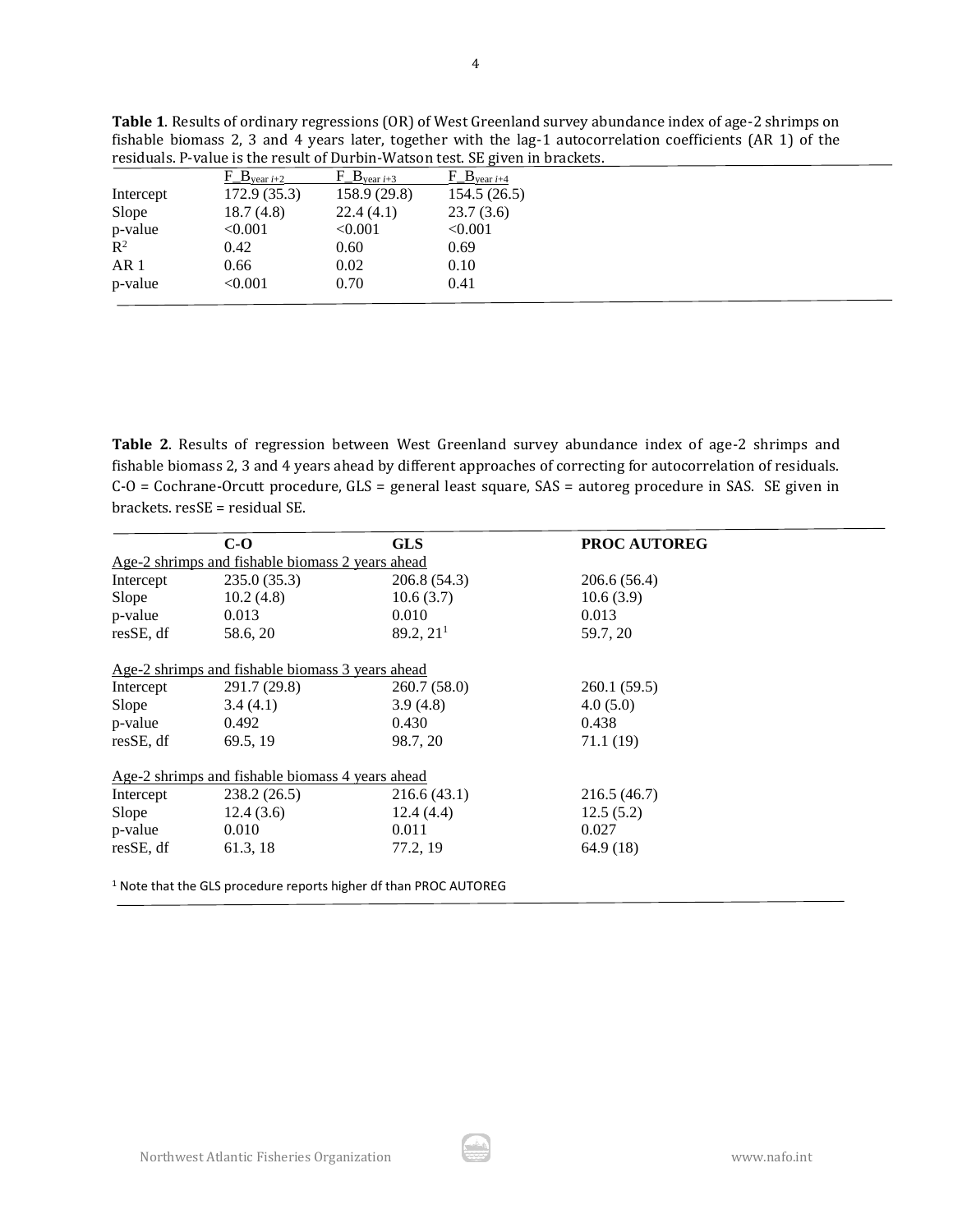

5

**Fig. 1.** Plot of autocorrelation (ACF) and partial autocorrelation (PACF) of the residuals from the three ordinary regressions.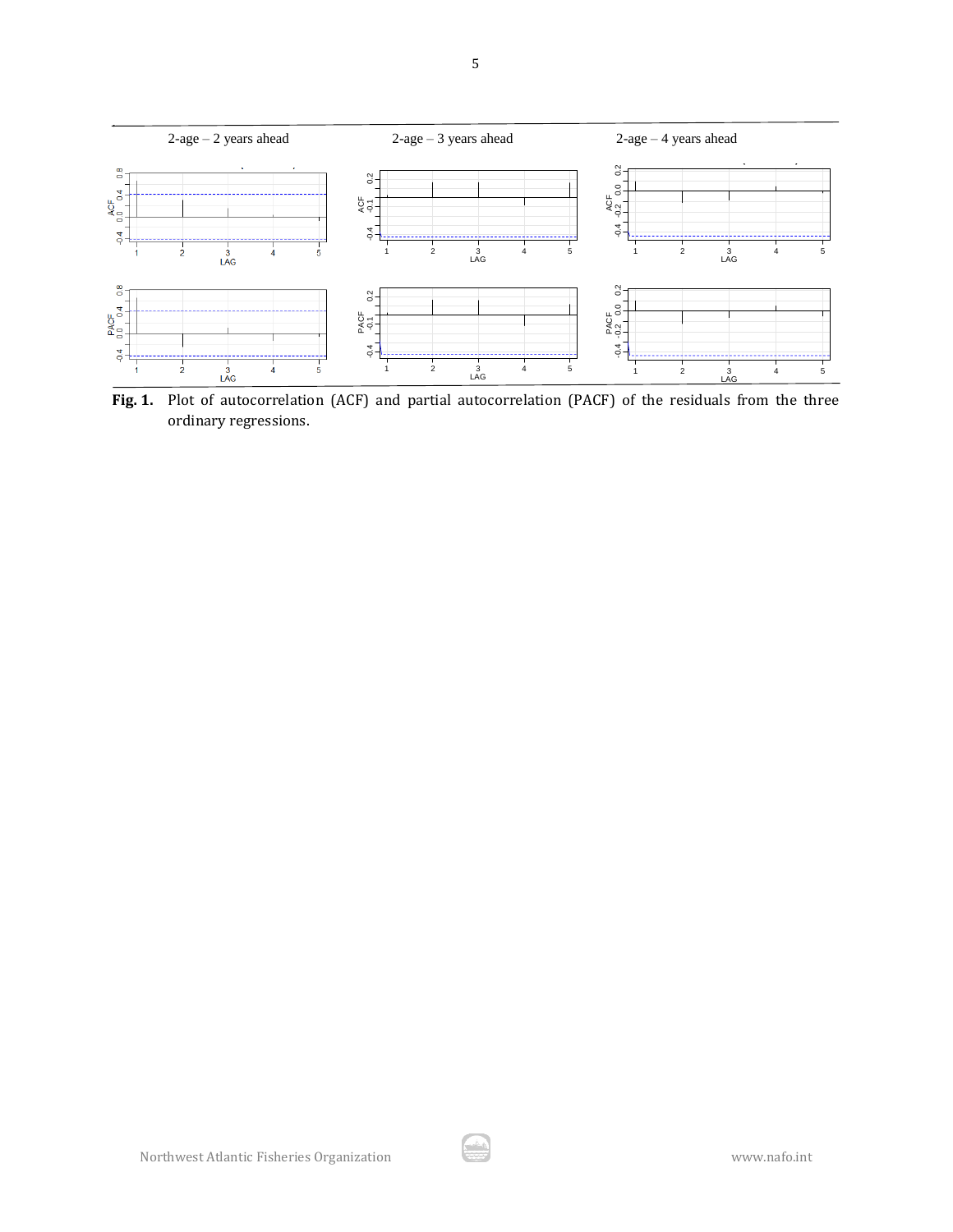

**Fig. 2.** *Pandalus borealis* in West Greenland: lagged fishable biomass vs. survey estimates of numbers at age 2 from 1993 to 2016. Ordinary regressions (black) and corrected for autocorrelated residuals.

÷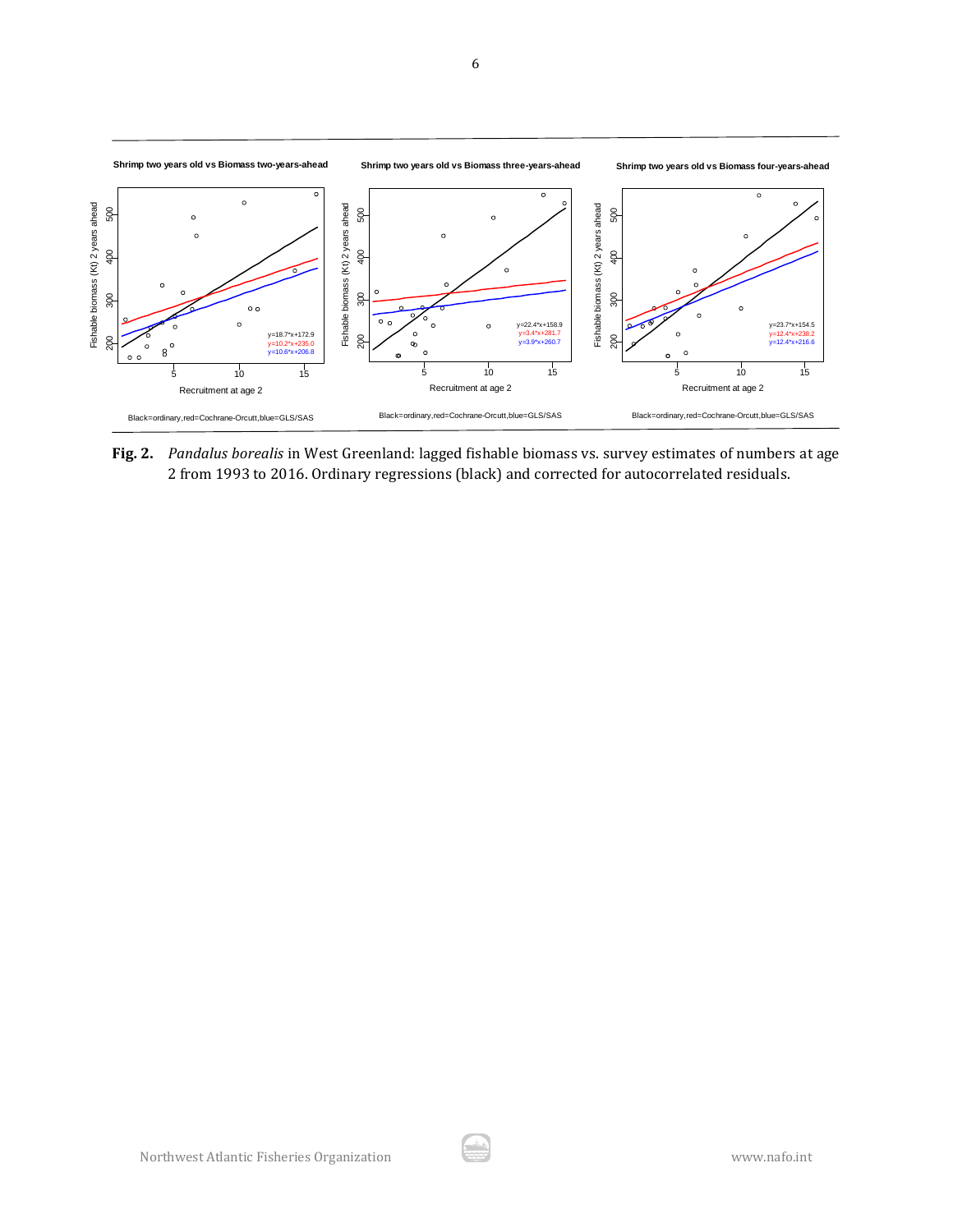**Appendix 1**. Fishable biomass two years ahead and recruitment index.

Detailed results of the Cochrane-Orcutt, the GLS and the PROC AUTOREG procedures to account for temporal autocorrelation.

```
Cochrane-Orcutt
lm(formula = fb2 ~ ~ aqe2) Estimate Std. Error t value Pr(>|t|) 
(Intercept) 235.044 35.254 4.904 7.514e-05 ***
age2 10.216 4.769 3.916 0.0007939 ***
---
Signif. codes: 0 \text{ '***' } 0.001 \text{ '***' } 0.01 \text{ '*} 0.05 \text{ '.' } 0.1 \text{ ' ' } 1Residual standard error: 58.6013 on 20 degrees of freedom
Multiple R-squared: 0.2705 , Adjusted R-squared: 0.2341
F-statistic: 7.4 on 1 and 20 DF, p-value: < 1.309e-02Durbin-Watson statistic 
(original): 0.59120 , p-value: 1.616e-05
(transformed): 1.53676 , p-value: 1.332e-01 
GLS
Generalized least squares fit by maximum likelihood
 Model: fb2 ~ age2
  Data: NULL 
      AIC BIC logLik
  259.1003 263.6423 -125.5502
Correlation Structure: AR(1)
Formula: ~1 
Parameter estimate(s):
      Phi 
0.7811949 
Coefficients:
                Value Std.Error t-value p-value
(Intercept) 206.78549 54.29212 3.808757 0.0010
age2 10.57099 3.70978 2.849491 0.0096
Correlation: 
     (Intr)
age2 -0.45 
Standardized residuals:
 Min Q1 Med Q3 Max 
-0.88538981 -0.57926567 -0.03715444 0.48358419 2.45294673 
Residual standard error: 89.15932 
Degrees of freedom: 23 total; 21 residual
```